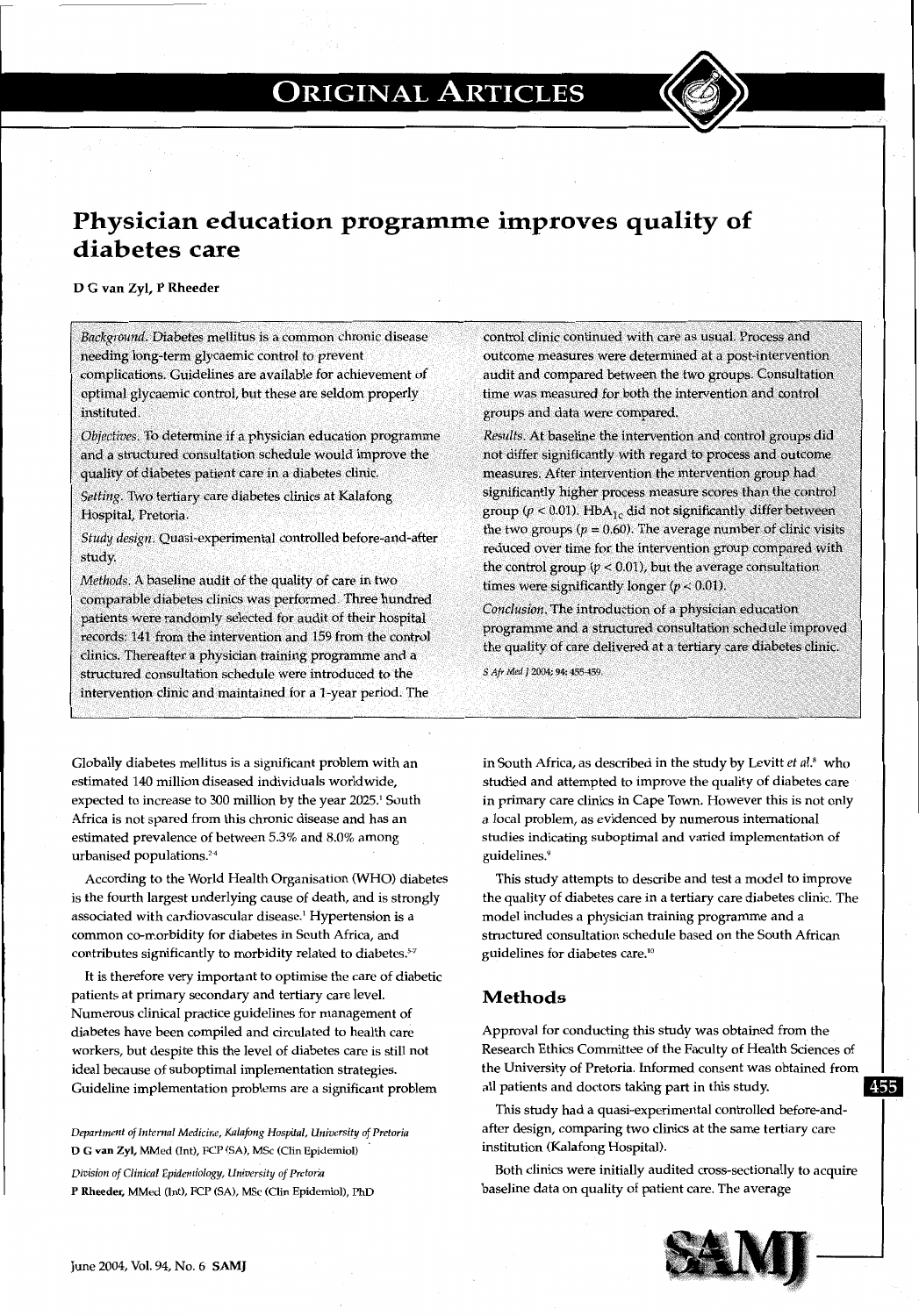consultation time was measured at the same time at baseline. An intervention, which included a structured consultation schedule and a physician education programme, was introduced in one of the clinics. The other clinic functioned as the control against which the efficacy of the intervention was measured. A second audit, at the end of the 1-year intervention period, was done to determine the efficacy of the intervention. Patients attending and doctors working in either of the clinics were not allowed to cross over to the other clinic. Both clinics utilised the same nursing staff and the same premises. The medical staff for the two clinics consisted of a specialist physician, a senior registrar and two medical officers each.

### **Structured consultation schedule and physician training programme**

Both the training programme and the structured patient care schedule were based on the Society for Endocrinology, Metabolism and Diabetes of South Africa (SEMDSA) guidelines for the management of type 2 diabetes (the most recent South African guidelines available at the time of this study).<sup>10</sup> All procedures and special investigations were planned for this study according to these clinical practice guidelines.

An interactive training programme was introduced for all doctors working in the intervention diabetes clinic. This consisted of quarterly non-compulsory training sessions. These sessions included theoretical knowledge transfer as well as discussion of practical aspects of outpatient diabetes care. Topics included glycaemic control in type 1 and type 2 diabetes, prevention and diagnosis of diabetic foot problems, diagnosis and prevention of diabetic eye problems, risk reduction of macrovascular disease in diabetic patients, microalbuminuria, and educating the diabetic patient on diabetes care. A training session was held before each section of the structured consultation schedule and specifically addressed issues related to that section.

In the intervention clinic, diabetes care was changed from the previous independent approach (where each doctor saw patients without constraints, and decided on examinations and special investigations alone), to a structured approach. This was accompanied by a standardised easy-to-complete clinical record form. The structured approach aimed to make the care more homogeneous. Each patient was scheduled to attend the clinic quarterly, with a different focus at each visit. The first quarterly visit focused on foot care with a proper foot examination and patient education on foot care. An  $HbA_{1c}$  test was also done at this visit. During the second quarterly visit patients received education on their medication and the importance of regular use thereof. Each patient was also referred to the dietician, their body mass index was calculated, and advice was given with regard to obesity and cardiovascular risk factors. Each patient had a urine test for micro-albuminuria, a lipid profile, a serum creatinine and an  $HbA<sub>1c</sub>$  test during the third quarterly visit. The fourth

quarterly visit focused on eye problems. Visual acuity was measured and direct fundoscopy done for each patient, or the patient was referred to an ophthalmologist. An ECG was also done during the fourth visit.

### **Audit of patient records**

Consent for auditing of clinical records was obtained from 300 randomly selected patients, 141 from the intervention and 159 from the control clinics. Patients were numbered according to arrival at the clinic. Random numbers were obtained from a random number website, and patients corresponding to the random numbers were approached for inclusion in the study audits. An independent person with a thorough knowledge of diabetes audited all hospital records at baseline and 1 year later.

The patient records were assessed for evidence of the following process measures, which ought to have been done according to the SEMDSA guidelines: a foot examination, an eye examination, a urine test for micro-albuminuria, dietary counselling, an  $HbA_{1c}$  test, and a lipid profile during the 12 months preceding each audit. A score was calculated from these six process measures (each process measure counting one point) for each patient at the baseline and post-intervention audits. The main outcome measure was the  $HbA_{1c}$  value.  $HbA<sub>1c</sub>$  values of more than 9.5% were considered to indicate poor glycaemic control, less than 7.5% good control, and all values in between moderate control.

In addition the following were noted from the patient records: admissions to hospital and the number of clinic visits during the past 12 months as well as current therapy of patients.

### **Statistical analysis**

Statistical analysis was performed using the SPSS statistical package. The Mann-Whitney and Wilcoxon's non-parametric tests were used for comparison of the number of clinic visits and number of hospitalisations between the study and control groups. Chi-square tests were done for comparison of variables with nominal frequencies . Process measure scores and other continuous data variables done repeatedly were analysed utilising the repeated measures analysis of variance (ANOVA) test. The consultation times at different visits were compared between the intervention and control groups as well as in relation to baseline, where an ANOVA test was done: A twosided *p*-value of  $< 0.05$  was considered significant

### **Results**

### **Patient demographics**

At baseline there were no statistically significant differences between the intervention and control clinics with regard to patient demographics (Table I).

45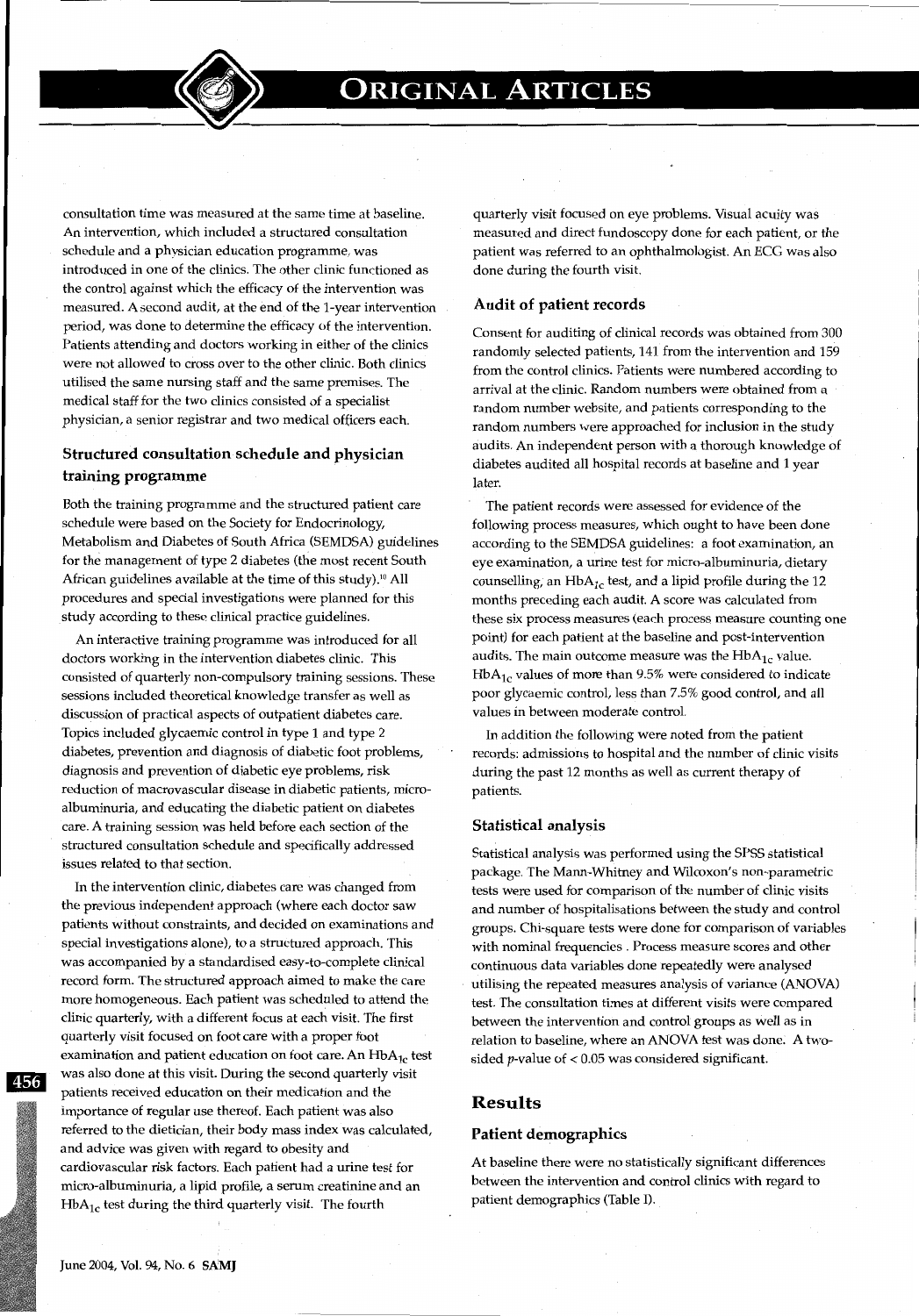# **ORIGINAL ARTICLES**

| Variable             | Intervention<br>N(% | Control<br>N(% | $p$ -value |
|----------------------|---------------------|----------------|------------|
|                      |                     |                |            |
| Number               | 141 (47)            | 159(53)        |            |
| Treatment            |                     |                |            |
| Oral                 | 69 (48.9)           | 91 (57.2)      |            |
| Insulin              | 43 (30.5)           | 42 (26.4)      | 0.34       |
| Combination          | 29(20.6)            | 26(16.4)       |            |
| Male                 | 52 (36.8)           | 57 (35.8)      | 0.67       |
| Age (years)          |                     |                |            |
| (mean (SD))          | 56.38 (13.00)       | 54.72 (14.46)  | 0.30       |
| Duration of          |                     |                |            |
| diabetes (mean (SD)) | 10.36 (7.47)        | 9.82 (7.72)    | 0.54       |

### Clinic visits

The mean number of clinic visits for the intervention group at baseline was 4.97 per year (median 5.00, range 1 - 9). After the intervention this dropped to 3.7 visits per year (median 4, range  $1 - 6$ ) ( $p < 0.01$ ). In the control group the mean number of clinic visits per year at baseline was 4.7 (median 5.0, range 1 - 11); post intervention this dropped non-significantly to mean 4.2 (median 4.00, 1 - 9) ( $p = 0.13$ ). Over the 1-year time period from the baseline to the post-intervention audit a significant difference in the number of clinic visits was noted between the intervention and control groups ( $p < 0.01$ ).

#### Process measures

At baseline no statistical difference in the mean process measure score could be demonstrated between the intervention and control groups ( $p = 0.99$ ). After intervention the intervention group clearly scored better than the control group  $(p < 0.01)$ .

Both the intervention and control groups showed an improvement in the average number of process measures patients received from baseline at the post-intervention audit, but only that of the intervention group was statistically



*Fig. 1. Profile plot indicating the change in mean scores from the baseline to post-intervention audit.* 

significant (intervention group: *p* < 0.01, control group: *p* = 0.08) (Table II).

A repeated measures ANOVA test indicated a significant change in scores between the two groups over time  $(p < 0.01)$ (Fig. 1).

### $HbA_{1c}$

The mean of the last  $HbA_{1c}$  tests done before the baseline audit for both the intervention and control groups did not differ significantly (9.77% and 10.27% respectively,  $p = 0.31$ ). Post intervention, although an improvement in the mean  $HbA_{1c}$ occurred in both the intervention and control groups, the difference between them was not significant (8.5% and 9.15% respectively,  $p = 0.14$ ) (Table III). The Hb $A_{1c}$  change over time between the intervention and control groups did not differ significantly  $(p = 0.60)$ .

The proportion of patients with poor glycaemic control diminished in both the intervention (from 47.4% to 36.8%) and

| Parameter                  | Intervention<br>$N = 141(%)$ |                    |                 | Control<br>$N = 159(%)$ |                    |                 |
|----------------------------|------------------------------|--------------------|-----------------|-------------------------|--------------------|-----------------|
|                            | <b>Baseline</b>              | After intervention | <i>p</i> -value | <b>Baseline</b>         | After intervention | <i>p</i> -value |
| Foot examination           | 33(23.4)                     | 126(89.4)          | &0.01           | 58 (36.5)               | 78 (49.1)          | 0.04            |
| Eye examination            | 45 (31.9)                    | 99 (70.2)          | < 0.01          | 63(39.6)                | 32(20.1)           | <0.01           |
| Test for micro-albuminuria | 20(14.2)                     | 103(73)            | < 0.01          | 15(9.4)                 | 24(15.1)           | 0.16            |
| $HbA1$ , test              | 91 (65.5)                    | 133 (94.3)         | ${}_{< 0.01}$   | 66 (41.5)               | 114(71.7)          | ${}_{0.01}$     |
| Lipid profile              | 29 (20.6)                    | 99 (70.2)          | < 0.01          | 24 (15.1)               | 54 (34)            | < 0.01          |
| Dietician visit            | 28 (19.8)                    | 89 (63.1)          | ${}_{< 0.01}$   | 51(32.1)                | 22 (13.8)          | < 0.01          |
| Score (mean (SD))          | 1.74 (1.53)                  | 4.60(1.48)         | ${}_{< 0.01}$   | 1.74(1.59)              | 2.04(1.38)         | 0.08            |



**Oil**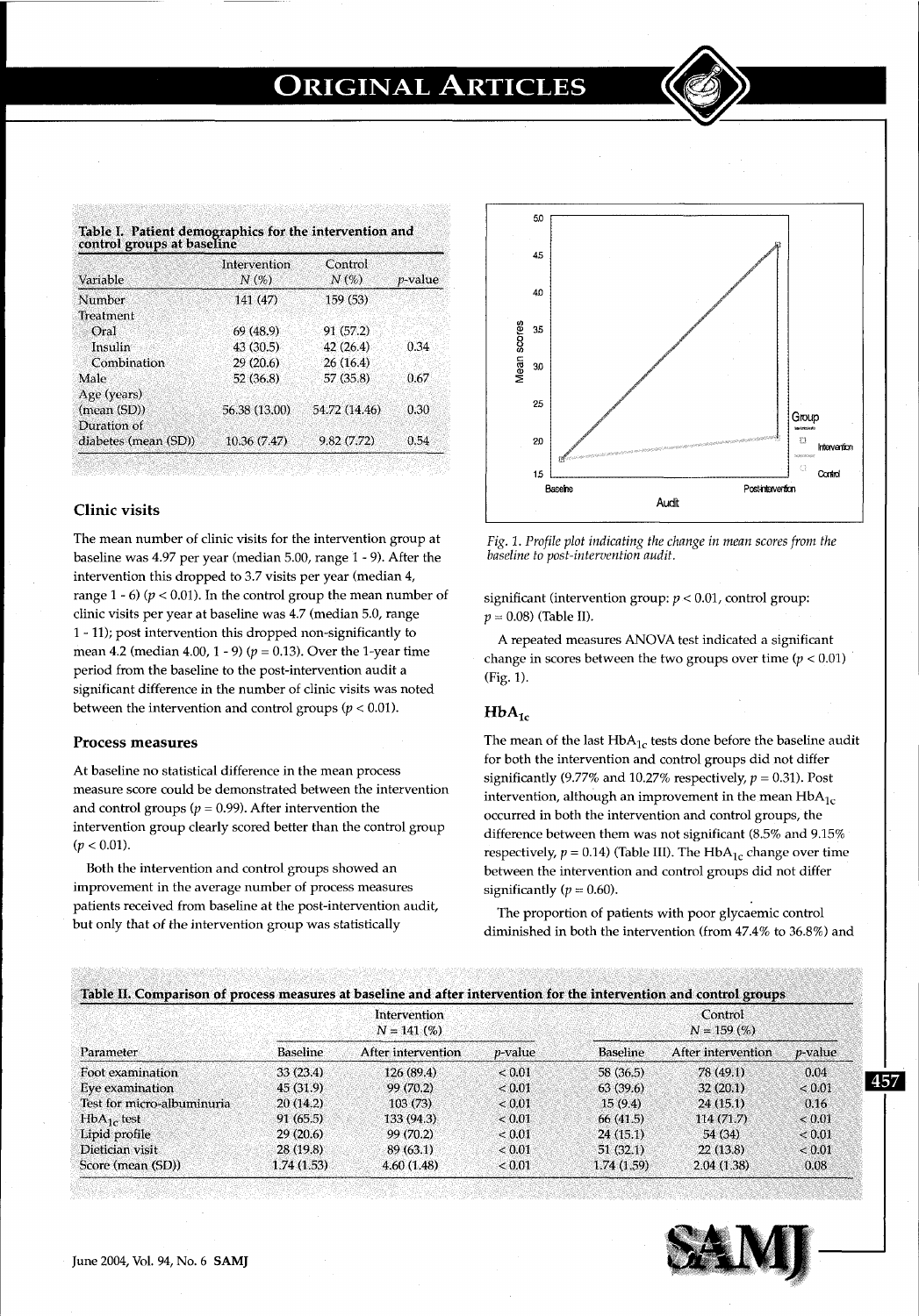

|                                                                            | <b><i>Mausettase:</i></b><br>muse Hb/A <sub>S</sub> (SER) | <b>Adlas internessition</b><br>mount Hitch  (SDR) | perceitur  |
|----------------------------------------------------------------------------|-----------------------------------------------------------|---------------------------------------------------|------------|
| <b><i><u>BRAKEFAUSTARENER</u></i></b><br>Contact<br><b>UP-retail car</b> d | W.77 (5.3m)<br>BB27 (5.440)<br>(8,34)                     | K402 (2.40)<br><b>W.255 (3.26)</b><br>0.14        | ≤信道性<br>电路 |

control groups (from 54.1% to 39.4%). The proportion of patients with good glycaemic control improved nonsignificantly in both the intervention group (from 32.6% to 39.6%,  $p = 0.17$ ) and in the control group (from 25.2% to 37.9%,  $p = 0.06$ .

### **Consultation time**

The difference in mean duration of consultations measured at various points for both the intervention and control groups indicated a significant difference in consultation time between the two groups  $(p < 0.01)$ , with consultations in the intervention group (15.6 minutes) significantly longer than those in the control group (13.3 minutes).

### **Discussion**

This was a physician-driven study, investigating the quality of diabetes care at the diabetes clinics of a tertiary care hospitaL Quality of diabetes care was assessed before and after the implementation of measures aimed at improving the quality of care rendered, as well as in comparison with a control group without measures to improve the quality of care.

The care as indicated by certain process measures improved significantly from baseline and in comparison with the control group. It therefore seems that the intervention, which included a physician training programme and the introduction of a structured consultation schedule, was effective in improving the quality of care delivered to diabetic patients.

This intervention also seems to improve the glycaemic control of patients over time, although this was not statistically significant. Furthermore, the proportion of patients with uncontrolled diabetes decreased and the proportion of patients with good glycaemic control increased.

Data from the baseline audit of this study compare very poorly with those of audits related to the quality of diabetes patient care elsewhere in the world, where more than 70% of patients had  $HbA_{1c}$  levels measured annually, 40 - 90% of patients received foot examinations every year, and more than 50% underwent an annual eye examination.11- 14 After intervention the intervention group compared very favourably with the quality of care delivered elsewhere in the world, e.g. 94% received a Hb $A_{1c}$  test, 89.4% underwent a foot examination and 70.2% had an eye examination (Table II). The quality of care as measured by process measures compared well with that of a primary health care record review done in Cape Town in 1996/5 which indicated that only 6% of patients received a fundoscopic eye examination and 4.7% a foot examination.

Glycaemic control of patients in the intervention group compared well with that of patients in a large urban hospital in the USA, with 36.8% versus 31 - 43% of patients having uncontrolled blood glucose levels (HbA<sub>1c</sub> > 9.5%).<sup>14</sup>

Glycaemic control reported in other South African studies seems to be comparable with glycaemic control at baseline of this study (Table III). Motala *et al.* report a mean HbA<sub>1c</sub> of  $9.8 \pm 2.2\%$  in an urban diabetes population with diabetes of more than 10 years' duration.<sup>7</sup> Rotchford and Rotchford<sup>6</sup> reported that in a rural diabetic population in KwaZulu-Natal only 22.5% of patients had an  $HbA_{1c}$  level of less than 8%. Acceptable glycaemic control (HbA<sub>1c</sub> < 10%) was reported to be present in 49.4% of patients partaking in an audit done in Cape Town by Levitt et al.<sup>5</sup>

What is clearly different from the abovementioned USA hospital diabetes clinics is the number of patient visits, which on average varies between 8 and 15 visits per year.<sup>16-18</sup> This markedly exceeds that at the two Kalafong diabetes clinics (median 4 - 5 visits per year) but seems less than the mean number of clinic visits reported in two other South African studies (9.5  $\pm$  12.1 and 9.5  $\pm$  3.4).<sup>5,6</sup>

Quasi-experimental studies are the most commonly used designs in guideline implementation studies where there are practical and ethical barriers to the conduction of randomised controlled trials.19 This study fulfilled the requirements of a controlled before-and-after design. Firstly, the study and control groups should have the same baseline characteristics and performance. In this study the intervention and control groups did not differ significantly with regard to baseline patient and clinic characteristics. Similarly with regard to outcome and process measures the intervention and control groups did not differ significantly at baseline.

Secondly, all other factors should be the same for both the intervention and control groups except for the intervention under investigation. During this study the nursing staff and all facilities remained the same for both the intervention and control groups. Thirdly, data should be collected at the same time for both groups before and after the intervention. All data were collected for both the intervention and control groups simultaneously at baseline and after intervention. The same person collected the data at baseline for both groups and after intervention for both groups. Fourthly, between-group analysis should be done comparing the study and control groups following the intervention. This was done for this study, and

458